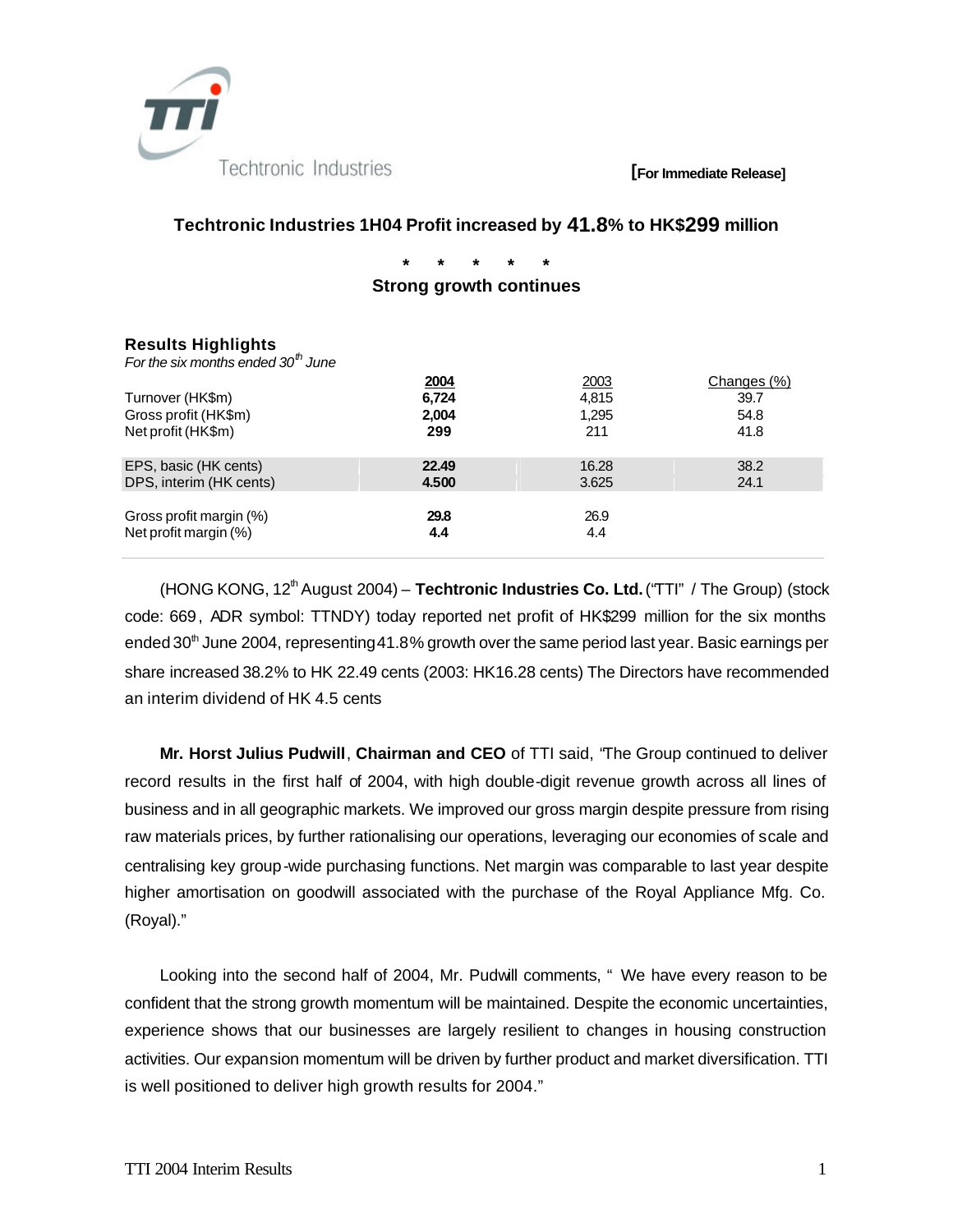#### **Review by operation**

#### **Power Equipment Products**

Turnover for the power equipment products division increased by a robust 35.9% over the same period of 2003 to HK\$4,712 million, accounting for 70.1% of Group turnover. Operating profits for the division rose by 48.1% to HK\$294 million.

Growth was seen in all key markets and all product segments, as we continued to gain market share. In North America, our well-established Ryobi consumer power tool line continued to deliver strong organic growth, driven by value store-level service programmes with our retail partner and exciting promotions. The RIDGID® professional grade power tools continue to sell well on their merits of innovation, durability and quality.

In Europe, all our major markets recorded strong sales and profit expansion as a result of better brand positioning and introduction of new products. Our new Ryobi branded products launched during the period were well received, increasing our market presence in countries such as the United Kingdom, Germany, France, Spain and Italy.

## **Floor Care Appliances**

Turnover for the floor care appliances division rose by 53.1% over the same period of last year to HK\$1,717 million, accounting for 25.5% of Group turnover. Operating profit added 38.4% to HK\$80 million.

Royal continued making progress as it gained product listings at its major retail customers with new products. Benefiting from its integration with TTI Group, Royal has improved its cost structure in North America and streamlined the product development process. Vax also delivered exceptional revenue growth in its markets as existing inventory was cleared and new models jointly developed with Royal were introduced under the Vax brand. We also continued to strengthen our OEM business, which experienced rapid growth as we provided customers with well-received products and entered into new contracts with two major brand name companies.

## **Solar Powered, Laser and Electronic Measuring Products**

Our solar powered, laser and electronic measuring products business again had an excellent half year. Turnover increased over the same period of 2003 by 30.6% to HK\$ 295 million, accounting for 4.4% of Group turnover. Operating profits recorded HK\$59 million, representing an increase of 42.4%. Sales were driven by an expanded product offering in all categories. Our recent investment in technology is enabling the business to respond more rapidly to the market needs for innovative new products.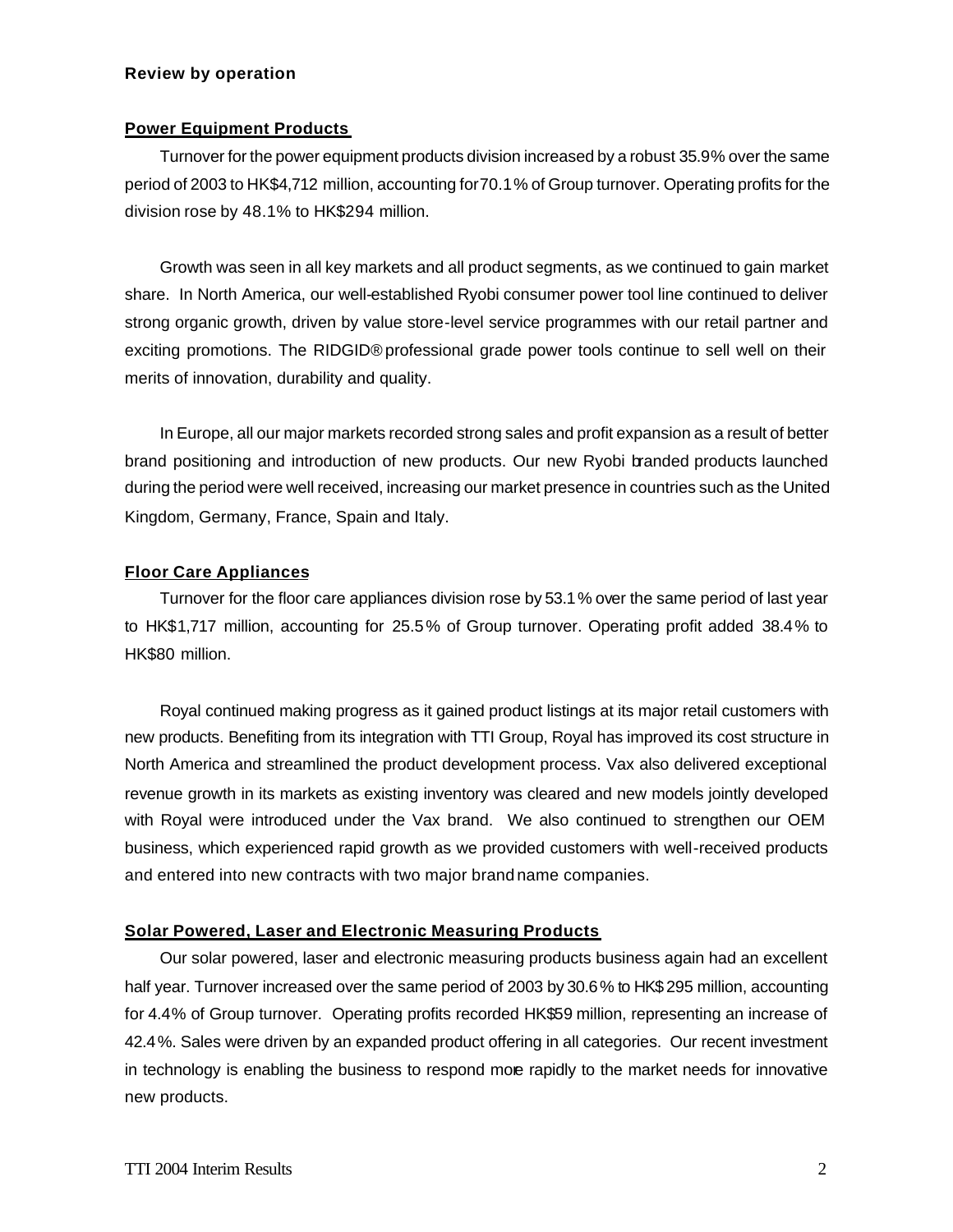## **Financial review**

The Group's working capital position remained healthy. As at 30th June, 2004, net current assets stood at HK\$2.15 billion as compared to HK\$1.62 billion as at 30th June, 2003 and HK\$1.98 billion as at 31st December, 2003. The Group's working capital requirement is normally higher in the first half year as it prepares for the peak shipment period in the second half. As the Group's cash flow generating capacity remains strong, the working capital position is expected to further improve by the end of the year.

The Group was in a net cash position as at 30th June, 2004, as compared to a gearing level of 53.1% reported for the same date last year. The gearing ratio is expressed as a percentage of total net borrowings to total equity. Total borrowings improved from HK\$2.37 billion reported last period to HK\$1.96 billion for the period under review, and no material change in total borrowings when compared to the balance as at 31st December, 2003.

Net interest expenses for the period under review amounted to HK\$37 million, an increase of only HK\$3 million when compared to the same period last year. Interest coverage, expressed as a multiple of profit before interest and tax to total net interest was 10.35 times, an improvement from the 8.17 times reported for the first six months of 2003.

## *The text of the announcement and results presentation are available at www.ttigroup.com*

#### **Investor Presentation Broadcasting**

Available at www.ttigroup.com from 9 pm,  $12<sup>th</sup>$  August (HK Time) for a month until 11<sup>th</sup> September 2004

## **About TTI**

Founded in 1985, TTI is a leading and fast-growing supplier of home improvement products, employing approximately 16,300 people worldwide. TTI's global brand portfolio includes RYOBI power tools, HOMELITE and RYOBI outdoor power equipment, ROYAL, DIRT DEVIL, REGINA and VAX floor care appliances. The company has enjoyed continuous growth since its listing on the Hong Kong Stock Exchange in 1990, achieving double-digit growth for the past nine years. TTI is also one of the constituent stocks on the Hang Seng HK MidCap Index under the Hang Seng Composite Index, the MSCI Hong Kong Index, the FTSE All-World Hong Kong Index and the FTSE/Hang Seng Asian Cyclical Index. For more information, please visit www.ttigroup.com.

#### **About RIDGID®**

**For enquiries:**

RIDGID® is a registered trademark of Ridgid, Inc., part of Emerson Professional Tools, a business of St. Louis-based Emerson (NYSE: EMR)

|                                       | <b>I</b> VI GIIYUIIIGS. |             |                                              |                                            |  |  |
|---------------------------------------|-------------------------|-------------|----------------------------------------------|--------------------------------------------|--|--|
| <b>Techtronic Industries Co. Ltd.</b> |                         |             | <b>Strategic Financial Relations Limited</b> |                                            |  |  |
| Yammie Tang                           |                         | Veron Na    |                                              | $+(852)$ 2864 4831 veron@strategic.com.hk  |  |  |
| Tel:                                  | +(852) 2402 6653        | Carol Lau   |                                              | +(852)2864 4815 carol@strategic.com.hk     |  |  |
| Fax:                                  | +(852) 2413 5971        | Annisa Tong |                                              | $+(852)$ 2864 4836 annisa@strategic.com.hk |  |  |
| Email:                                | yammietang@tti.com.hk   | Fax:        | +(853) 2804 2789 / 2527 1196                 |                                            |  |  |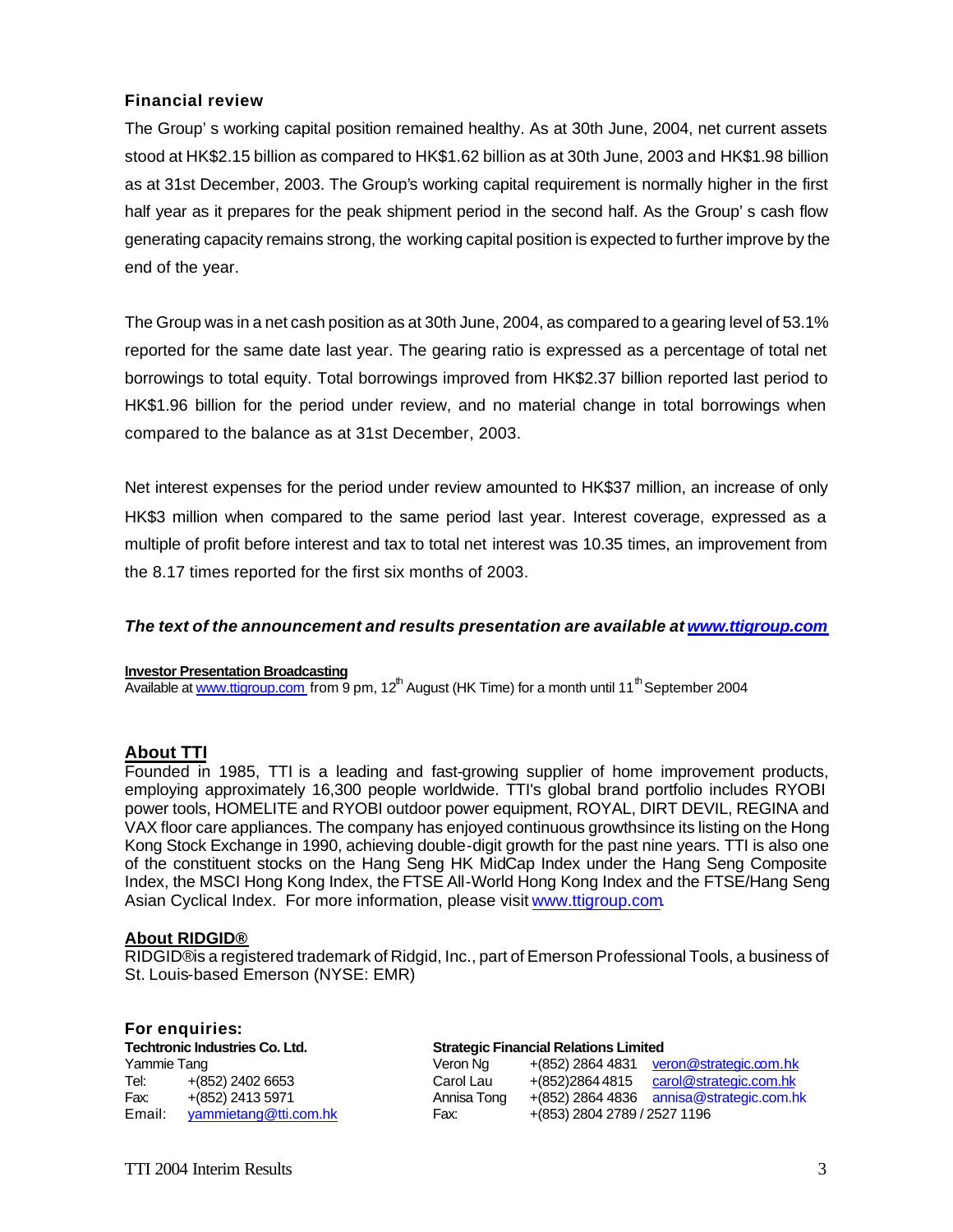# **RESULTS SUMMARY**

# **CONSOLIDATED INCOME STATEMENT**

|                                                           | For the six months ended $30th$ June |             |
|-----------------------------------------------------------|--------------------------------------|-------------|
|                                                           | 2004                                 | 2003        |
|                                                           | HK\$' 000                            | HK\$' 000   |
| Turnover                                                  | 6,724,115                            | 4,814,649   |
| Cost of sales                                             | (4,720,044)                          | (3,519,725) |
|                                                           |                                      |             |
| <b>Gross Profit</b>                                       | 2,004,071                            | 1,294,924   |
| Other operating income                                    | 14,074                               | 33,377      |
| Interest income                                           | 22,155                               | 5,361       |
| Selling, distribution, advertising and warranty expenses  | (693, 737)                           | (474, 426)  |
| Administrative expenses                                   | (762, 714)                           | (496, 323)  |
| Research and development costs                            | (164, 759)                           | (69, 842)   |
|                                                           |                                      |             |
| Profit from operations                                    | 419,090                              | 293,071     |
| Finance costs                                             | (58, 702)                            | (38,990)    |
|                                                           |                                      |             |
| Profit before share of results of associates and taxation | 360,388                              | 254,081     |
| Share of results of associates                            | (626)                                | 187         |
|                                                           |                                      |             |
| Profit before taxation                                    | 359,762                              | 254,268     |
| Taxation                                                  | (42, 677)                            | (30, 437)   |
|                                                           |                                      |             |
| Profit before minority interests                          | 317,085                              | 223,831     |
| Minority interests                                        | (18, 227)                            | (13,008)    |
|                                                           |                                      |             |
| Profit for the period                                     | 298,858                              | 210,823     |
|                                                           |                                      |             |
| <b>Dividend</b>                                           | (118, 444)                           | (65, 388)   |
|                                                           |                                      |             |
| Earnings per share (HK cents)<br><b>Basic</b>             | 22.49                                | 16.28       |
| <b>Diluted</b>                                            | 21.78                                | 15.91       |
|                                                           |                                      |             |